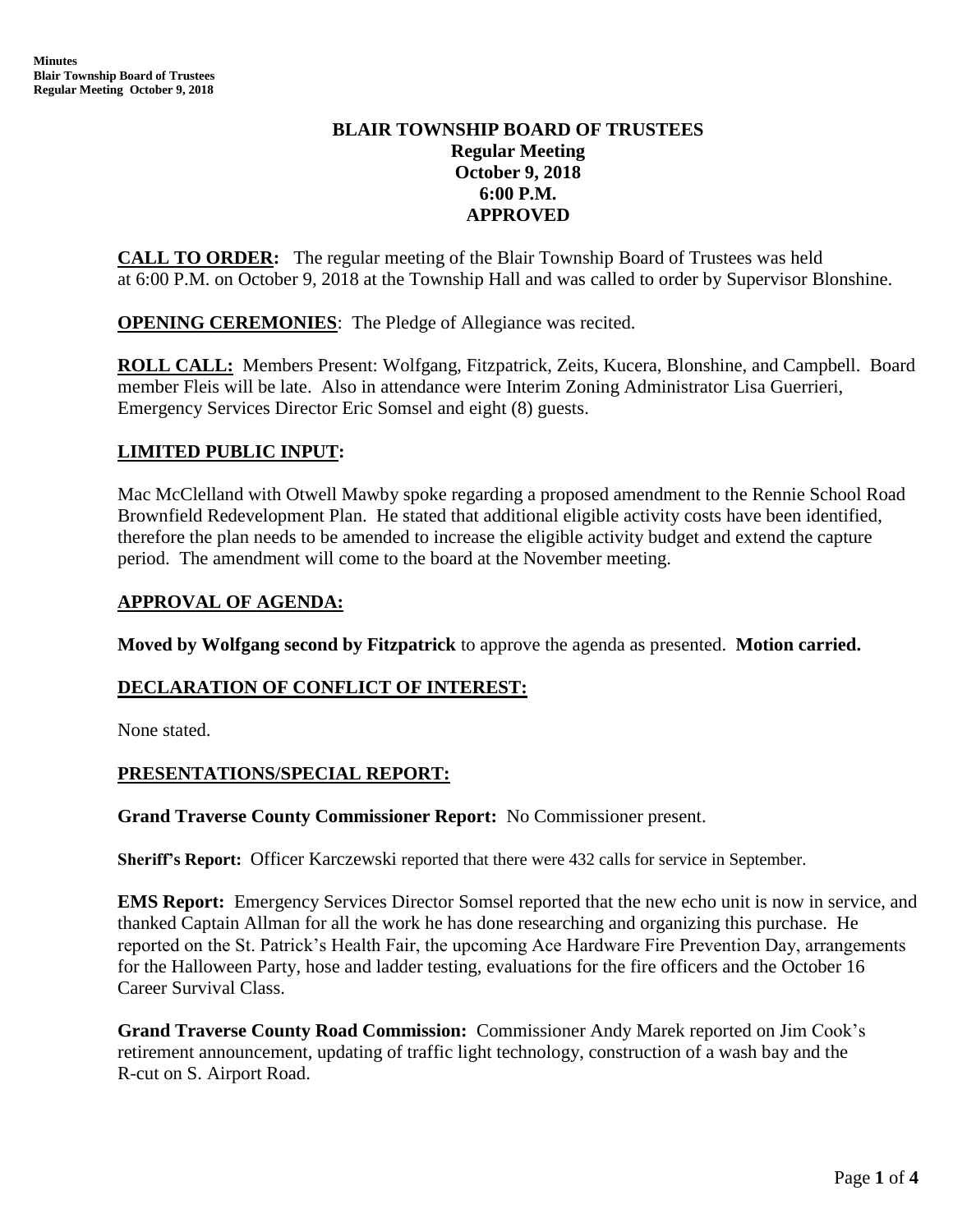**Wade Trim Report:** Engineer Ken Schwerdt reported that the iron removal plant building is up, however, the filters are delayed. All site work and water main work is done, all that is left is the inside work.

### **ANNOUNCEMENTS/CORRESPONDENCE**

Board member Campbell read correspondence received via the Township Facebook page regarding the thank you letter that was sent out to a resident after they removed junk and debris from their yard.

Supervisor Blonshine referenced the article from Mika Meyers regarding the possible legalization of recreational marihuana.

### **CONSENT CALENDAR**

| <b>FUND</b>         | <b>CHECK NUMBERS</b> | <b>TOTALS</b>  | <b>REPORTS</b>                   |
|---------------------|----------------------|----------------|----------------------------------|
| Pooled Operating    | #2029-2133           | \$1,020,081.87 | <b>Emergency Services Report</b> |
| Trust & Agency Fund | #1008-1009           | 618.00         | Water Dept. Report               |
| Tax Account         | #6265-6286           | \$3,147,753.20 | Supervisor/Zoning Report         |
| Payroll Check/EFT   | #1118-1224           | 42,578.09      | <b>Minutes Regular Meeting</b>   |
| Direct Deposits     |                      | 70,188.27      | September 11, 2018               |

Board member Wolfgang asked that the minutes of the September 11, 2018 meeting be removed for the following corrections:

After Pledge of Allegiance add: *Moment of silence observed in remembrance of those who lost their lives as a result of the events of September 11, 2001.* 

Item j. add to motion: *give computer to*

Extended Public Input after November add: *1 st* .

 **Moved by Wolfgang second by Kucera** to approve the consent calendar with the corrections to the minutes of the September 11, 2018 meeting. **Motion carried.**

Board member Fleis arrived at 6:40pm.

### **UNFINSHED BUSINESS:**

### **Videotaping of Meetings**

 Board member Kucera reported he was able to obtain a quote for two different options from Memories by Andy.

 **Moved by Kucera second by Fitzpatrick** to accept proposal #1 from Memories by Andy for videotaping of Township meetings, starting with the November meeting. **Yes:** Fitzpatrick, Kucera, Fleis, Blonshine, Campbell, Wolfgang and Zeits. **No:** None. **Motion carried.**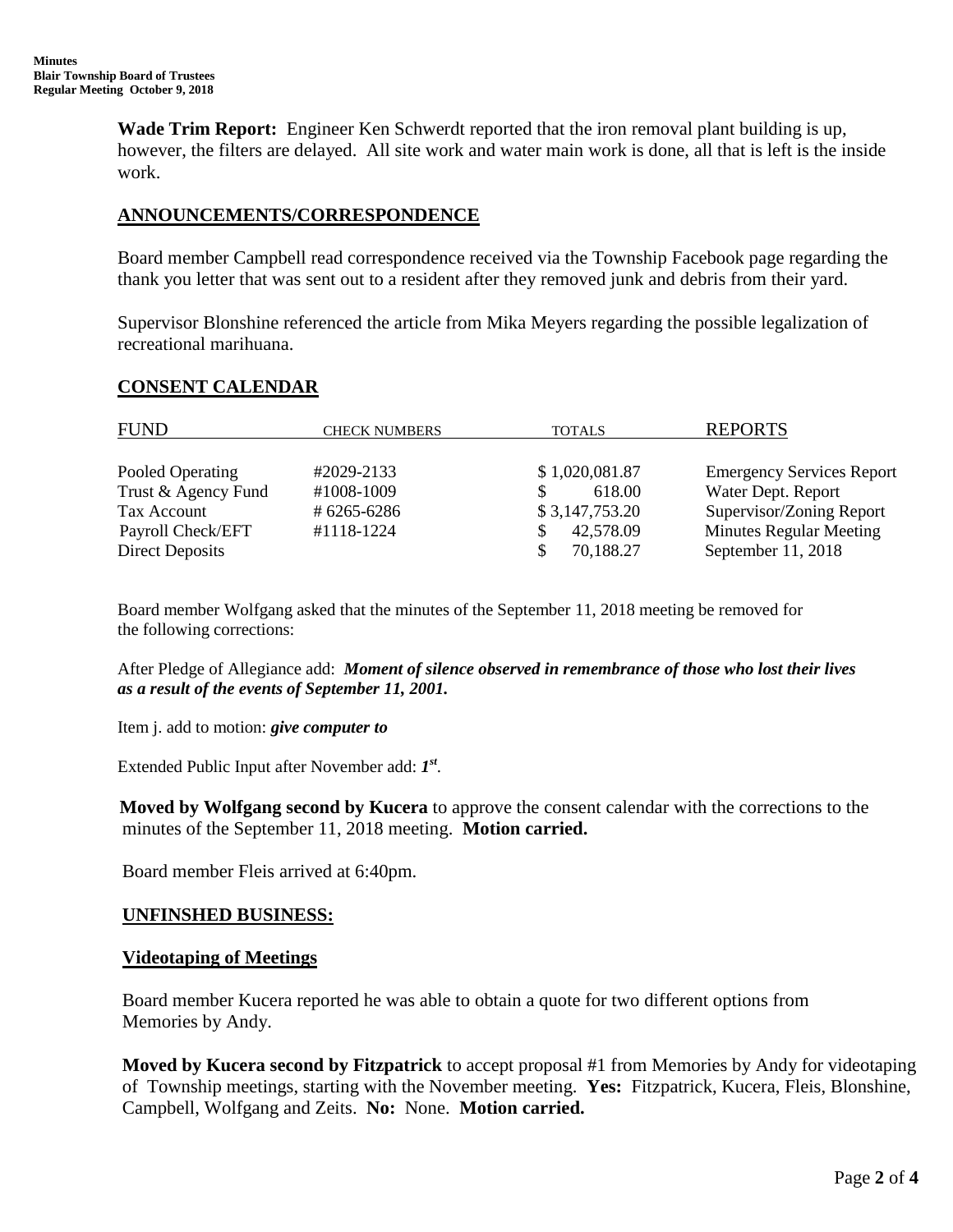## **Website Committee**

There was discussion regarding the quotes from Revize and Civic Plus.

**Moved by Campbell second by Fitzpatrick** to approve Revize as the Township's website host and designer. **Yes**: Wolfgang, Campbell, Kucera, Fleis, Blonshine, Zeits and Fitzpatrick. **No:** None. **Motion carried.**

### **Library Shed**

Supervisor Blonshine stated that the Library Committee must not have liked the offer the Township made. She stated that the Zoning Administrator will send a letter to the committee with a deadline of November 30, 2018 to move the shed off Township property. No action was taken.

### **Green Burials**

There was discussion regarding what kind of trees would be planted, how much room they would need and who would take care of them. The Supervisor also presented pictures of the area of Maple Grove Cemetery that would suit this use. Further discussion will be had at the next meeting. No action taken.

#### **NEW BUSINESS:**

### **a. Payment Certificate #1 to RCI**

 **Moved by Wolfgang second by Campbell** to approve payment certificate #1 to RCI for the Iron Removal Plant. **Yes:** Blonshine, Wolfgang, Campbell, Fitzpatrick, Fleis, Zeits and Kucera. **No:** None. **Motion carried.**

### **b. Payment Certificate #2 to RCI**

**Moved by Blonshine second by Fitzpatrick** to approve payment certificate #2 to RCI for the Iron Removal Plant. **Yes:** Fleis, Kucera, Wolfgang, Campbell, Fitzpatrick, Zeits and Blonshine. **No:** None. **Motion carried.**

### **c. Rollover of Delinquent Water & Sewer Bills and Assessments**

**Moved by Wolfgang second by Zeits** to approve rollover of delinquent water and sewer bills and special assessments left outstanding as of 10/31/18 to the winter tax bill. **Yes:** Fleis, Fitzpatrick, Blonshine, Campbell, Wolfgang, Zeits and Kucera**. No:** None. **Motion carried.**